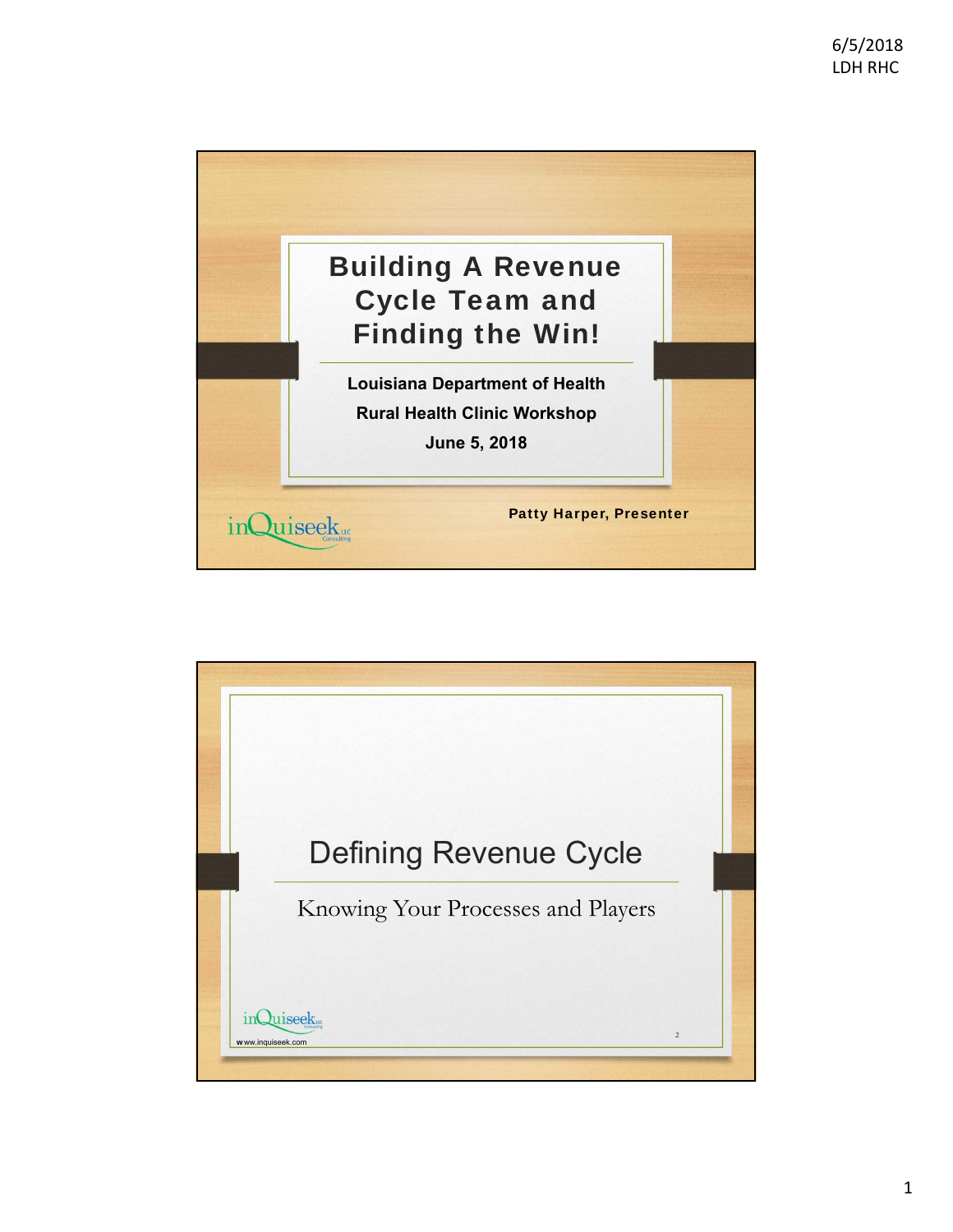**Revenue Cycle**: All of the administrative and clinical processes which represent the "life" of a patient account from its creation until payment resolution for an encounter or a series of encounters. The inter‐related functions, when executed efficiently, result in the maximum reimbursement in the shortest amount of time (A/R days). A weakness in any of the individual processes can directly effect the overall revenue cycle performance. **We tend to think of RCM as an after –the –fact, back end function when in fact most of our opportunities for optimizing**

**revenue cycle performance and maximizing reimbursement are** 

3

**found early in the revenue cycle.**

Understanding Your Work Processes **Patient Engagement Registration Coding Charge Capture** Payor **Contracting** . Claims Submission Rejection/ **Denial Management Collections** • RHC Encounter Service Provided • Assess/Treat • EHR/Clinical **Documentation** Quality and Performance **Improvement**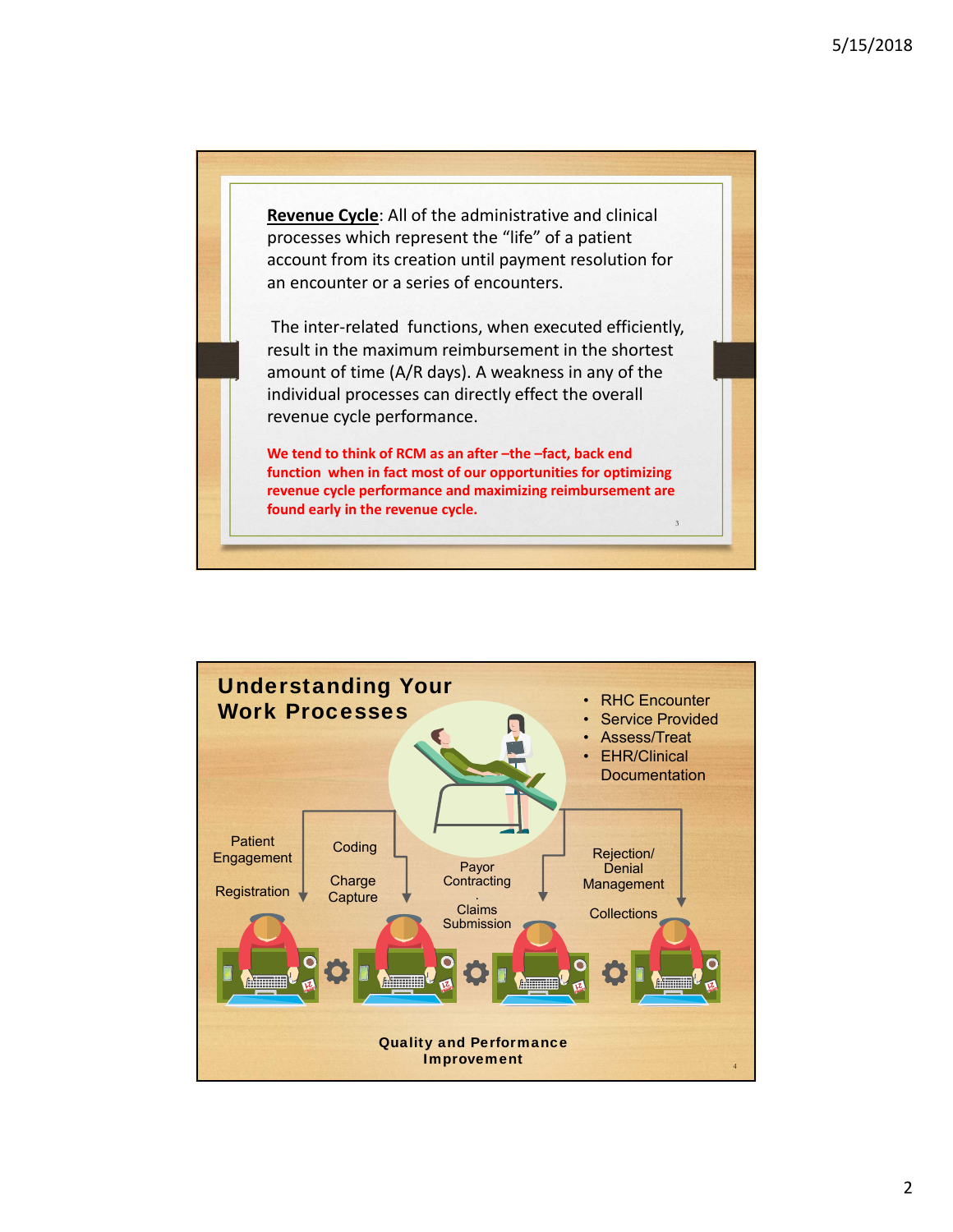

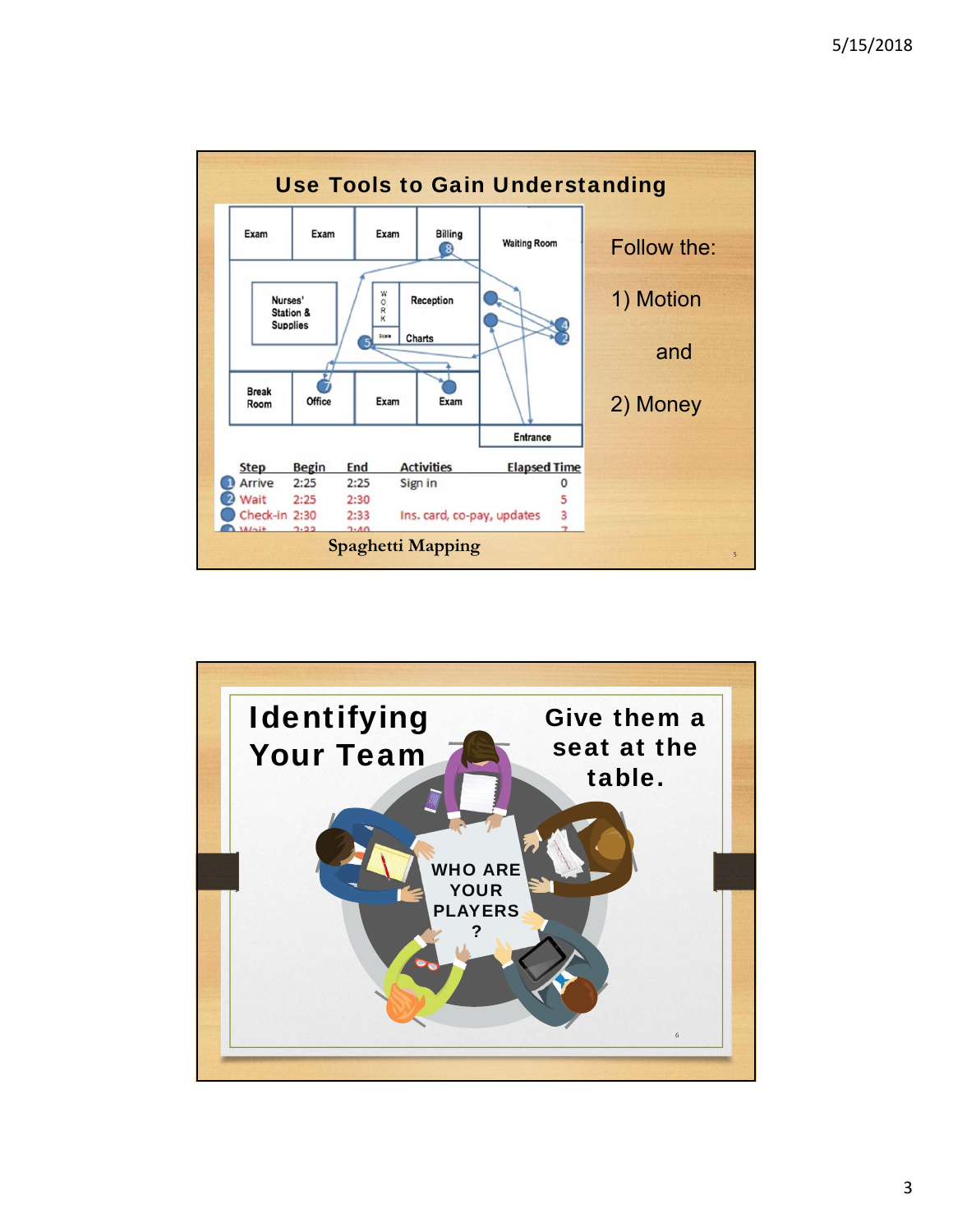

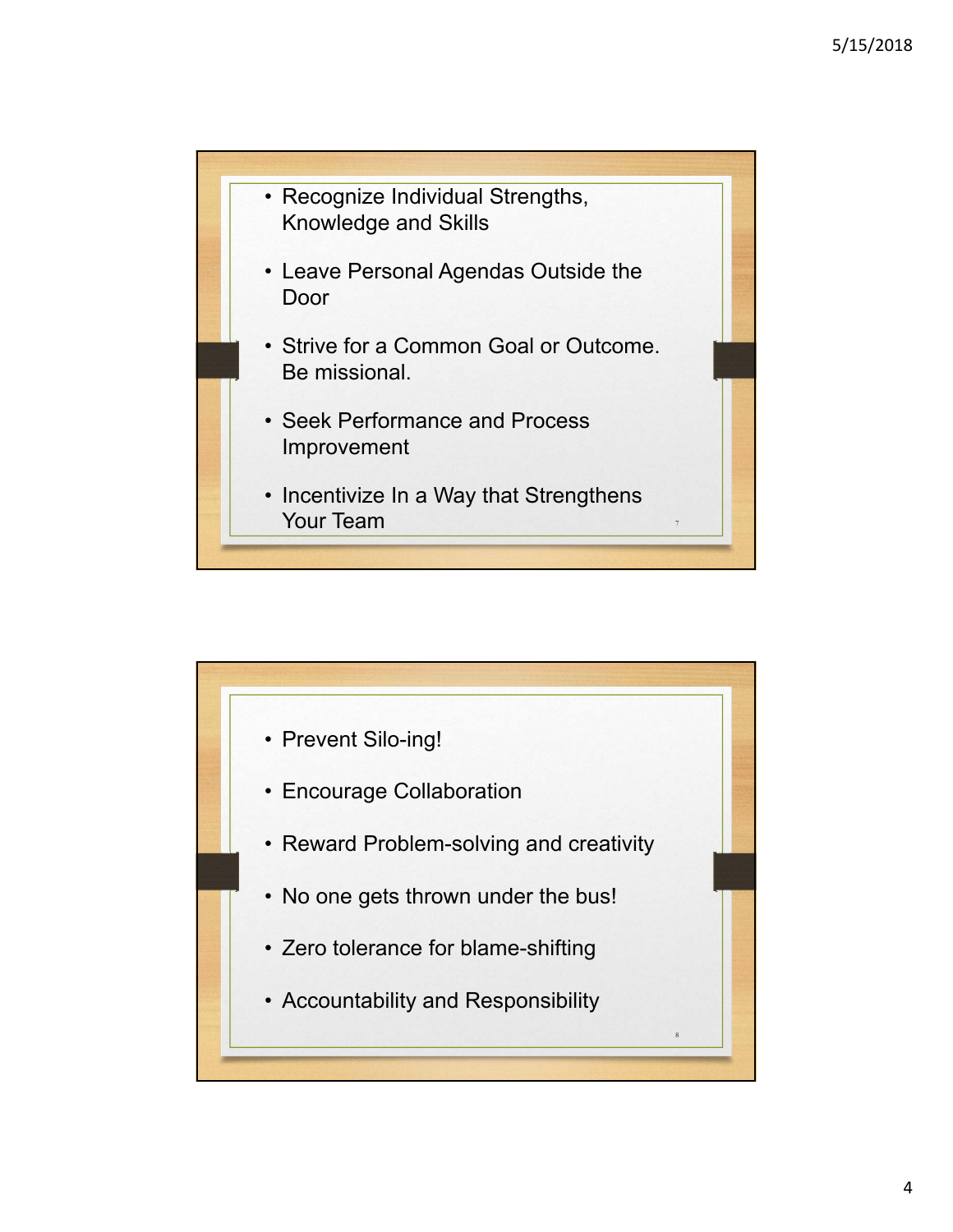

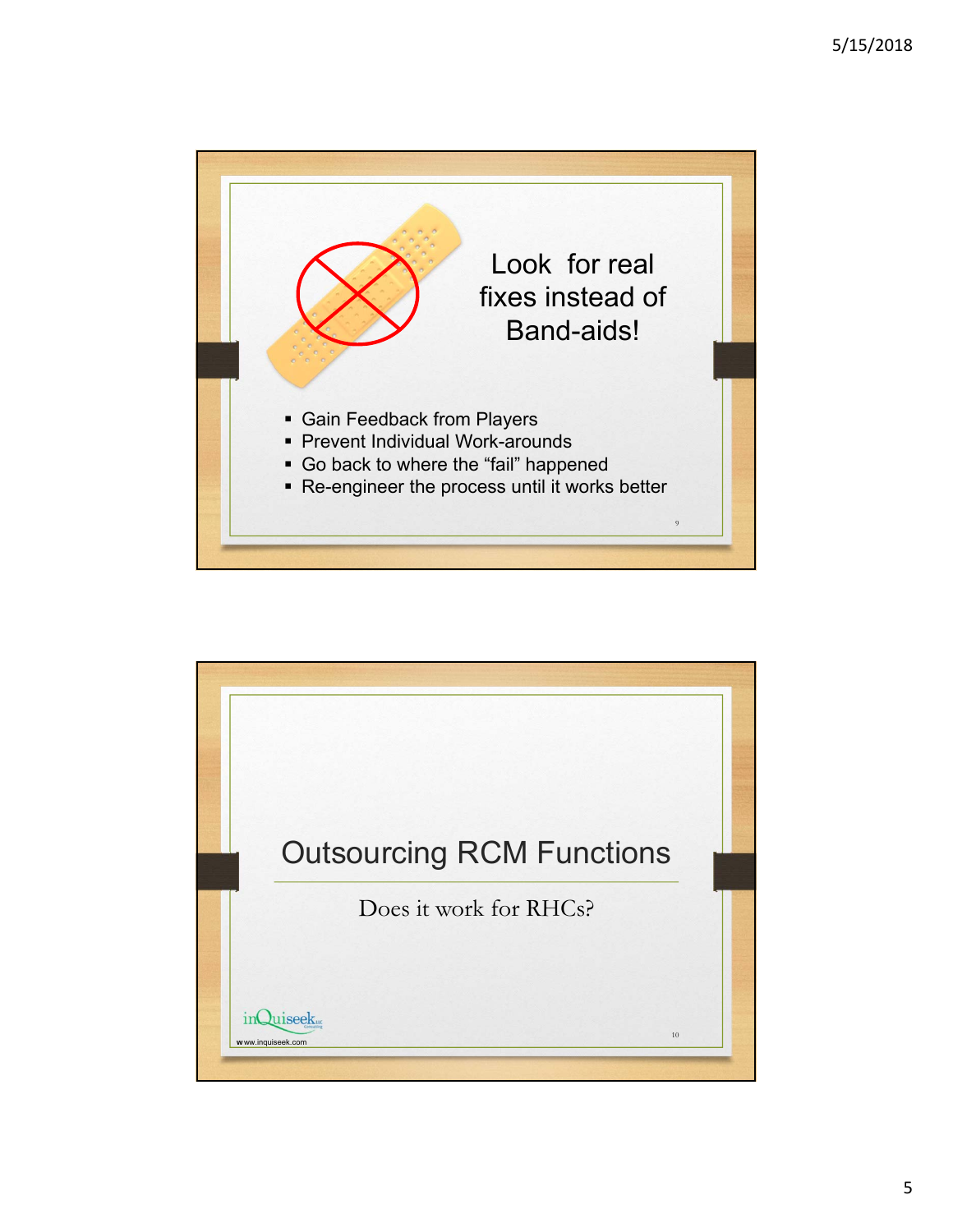

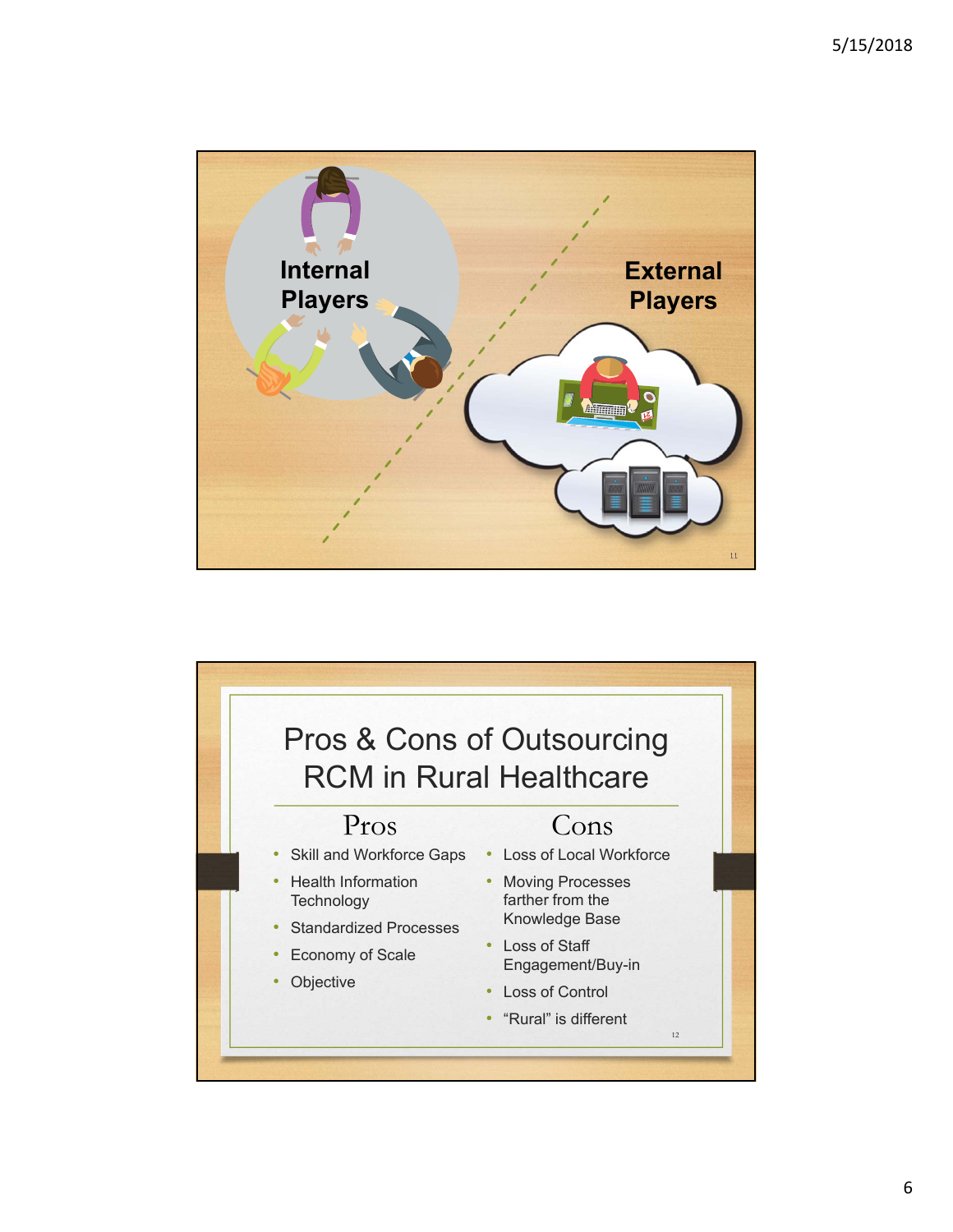

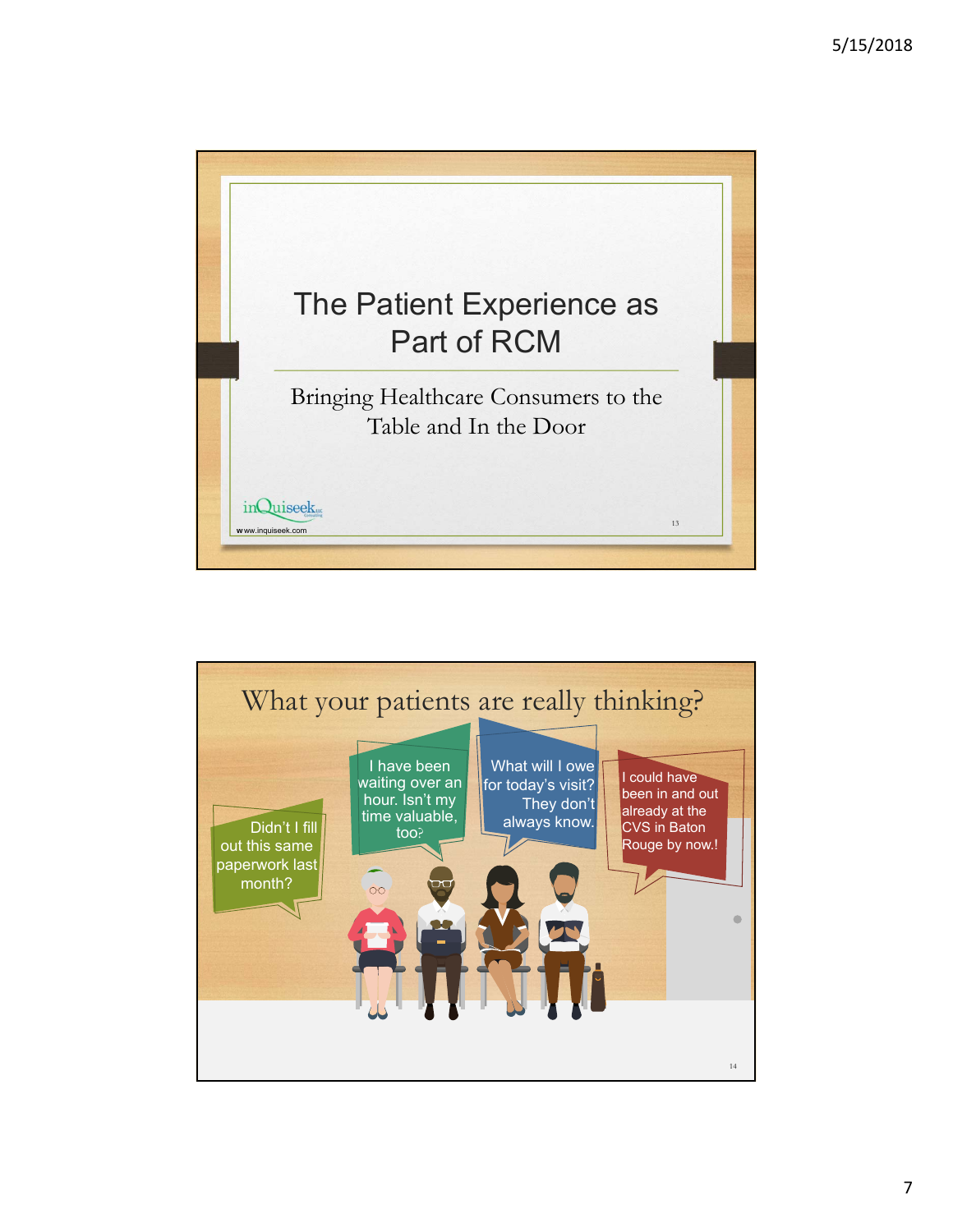

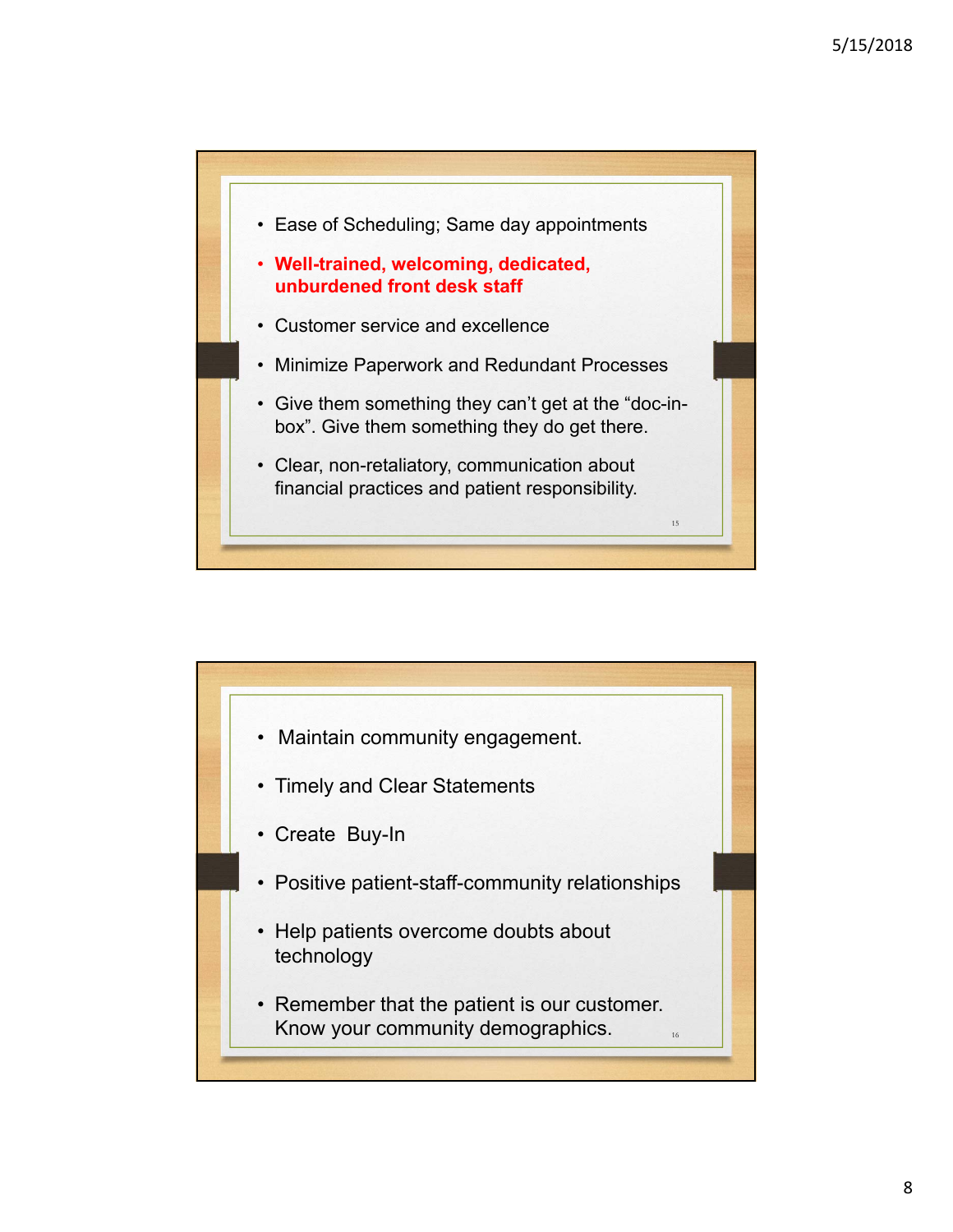